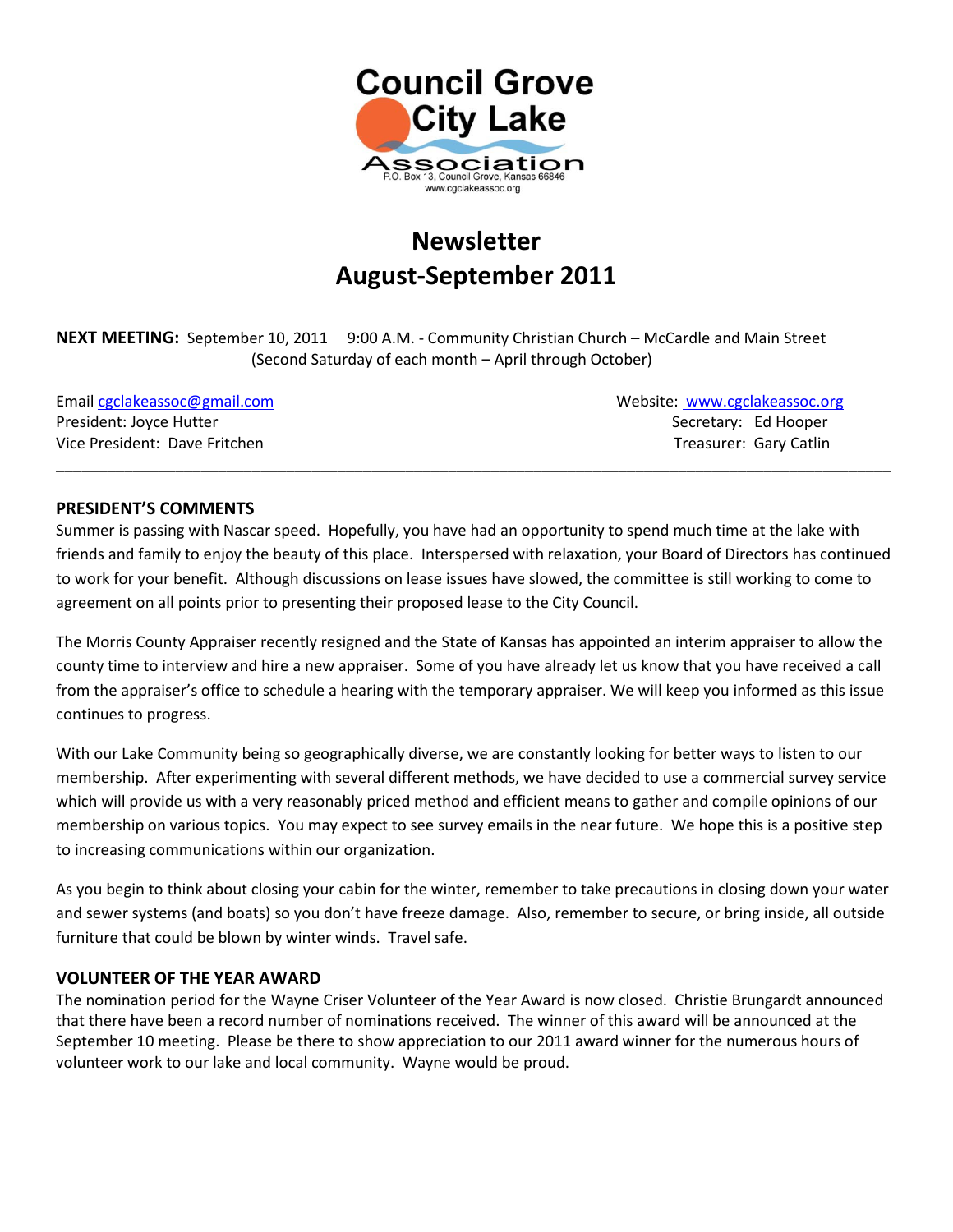#### **LAKE ASSOCIATION RELAY FOR LIFE**

The Annual Lake Steak Fry was held on August 13 at the Council Grove Country Club. The Steak Fry was a great success again this year, bringing in \$1800 profit for the Lake Association Relay for Life. This puts the Relay for Life total at \$2200 so far this year. Thanks to everyone who attended. A fun time was had by all and we hope to see you there again next year! A huge **thank you** goes to Renee' Roths and all of her marvelous volunteers who made the evening possible.



#### **PROTESTING PROPERTY TAXES**

**The lake Association is not soliciting members to protest or appeal property taxes. We are not giving legal advice, but simply distributing common information and public documents as a service to our members. The Lake Association strongly advises that you seek advice from an attorney if you have questions about the process.**

We have received numerous requests from our members about the property tax appeal process and requests for source references for information concerning tax appeals. We will summarize the process here and note some reference materials.

First, the main issue that has been the basis for several successful appeals is that Morris County has included the value of the location of the lake lots, leasehold interest, and/or the value of the lot, in the leaseholder's property tax valuation. Seven lease holders have maintained that this valuation process is in contradiction of KSA 79-412. All seven leaseholders who have pursued the appeal process to the Court of Tax Appeals (COTA) maintained that this valuation process is contrary to state law. In all seven cases, the Court of Tax Appeals (COTA) has confirmed this ruling for the taxpayer. In all cases Morris County has appealed the rulings.

The COTA Docket No.'s of these cases are: 2007, Wine Docket No. 2007-9849-EQ 2008, Lipson Docket No. 2008-8961-EQ 2009, Wine Docket No. 2009-4658-EQ 2009, Lakeside Paradise Enterprises, LLC, Docket No. 2009-5463-EQ 2009, Hutter, Docket No. 2009-5464-EQ 2009, Towery, Docket No. 2009-6369-PRSC 2009, Martin, Docket No. 2009-4341-EQSC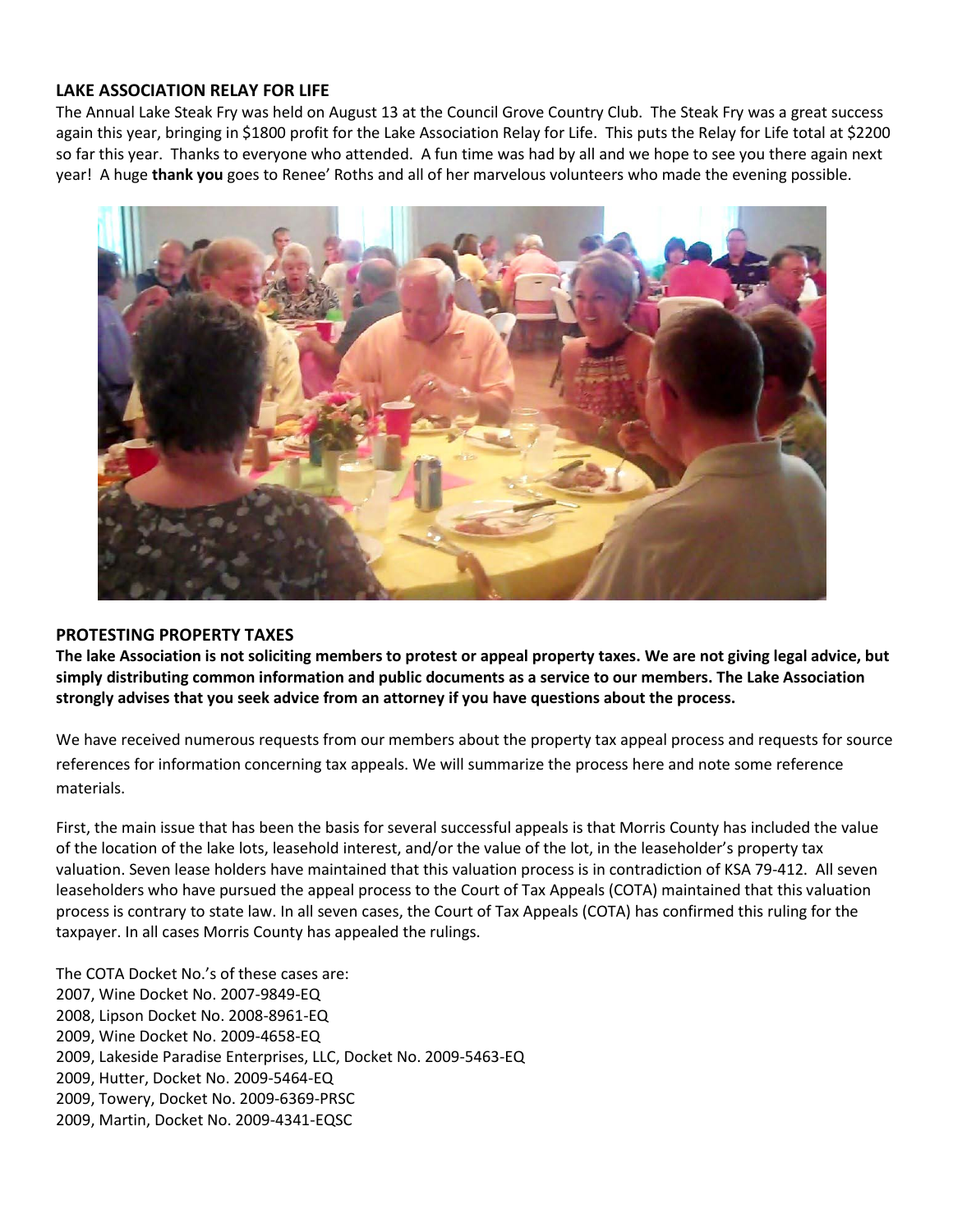The above cases may be useful as references during an appeal. For the tax year 2010, it appears that the county apparently decided to comply with the court order and appraise the improvements based on replacement cost and reduce the valuation by \$32,500 (the value given for the land). If your valuation remained the same, then the valuation for your improvements actually increased \$32,500.

The Home web page of the Court of Tax Appeals is [http://www.kansas.gov/cota/.](http://www.kansas.gov/cota/) All you really need to know about Protesting Property Taxes and the Tax Appeals process is accessible from this home page. You need to look carefully at the links, but they are all there.

The Kansas County Treasurers Association Web site<http://www.kansastreasurers.org/> also has some very good information about the Property Taxes and the Protest/Appeal process.

Protesting Property Taxes may not be feasible for all lease holders. We present this material as information only and to the best of our knowledge it is all accurate. Each individual needs to carefully consider their circumstances, and the validity of the individual property valuation.

Kansas Statutes are available on line at<http://www.kslegislature.org/legsrv-statutes/index.do> the tax statutes may be found by search engine.

Useful Statutes may include: KSA 79-412, KSA 79-1448

**The Lake Association is not soliciting Property Tax Protests, or offering legal advice. We are simply providing information and public documents as a service to our members. The Lake Association strongly advises that you seek advice from an attorney if you have questions about the process.**

*Council Grove City Lake Association apparel items are available by calling Lisa Palmer at 620 767-6659, email at [palmerscove@gmail.com,](mailto:palmerscove@gmail.com) or stopping by 100 Lake Road (CW04).*

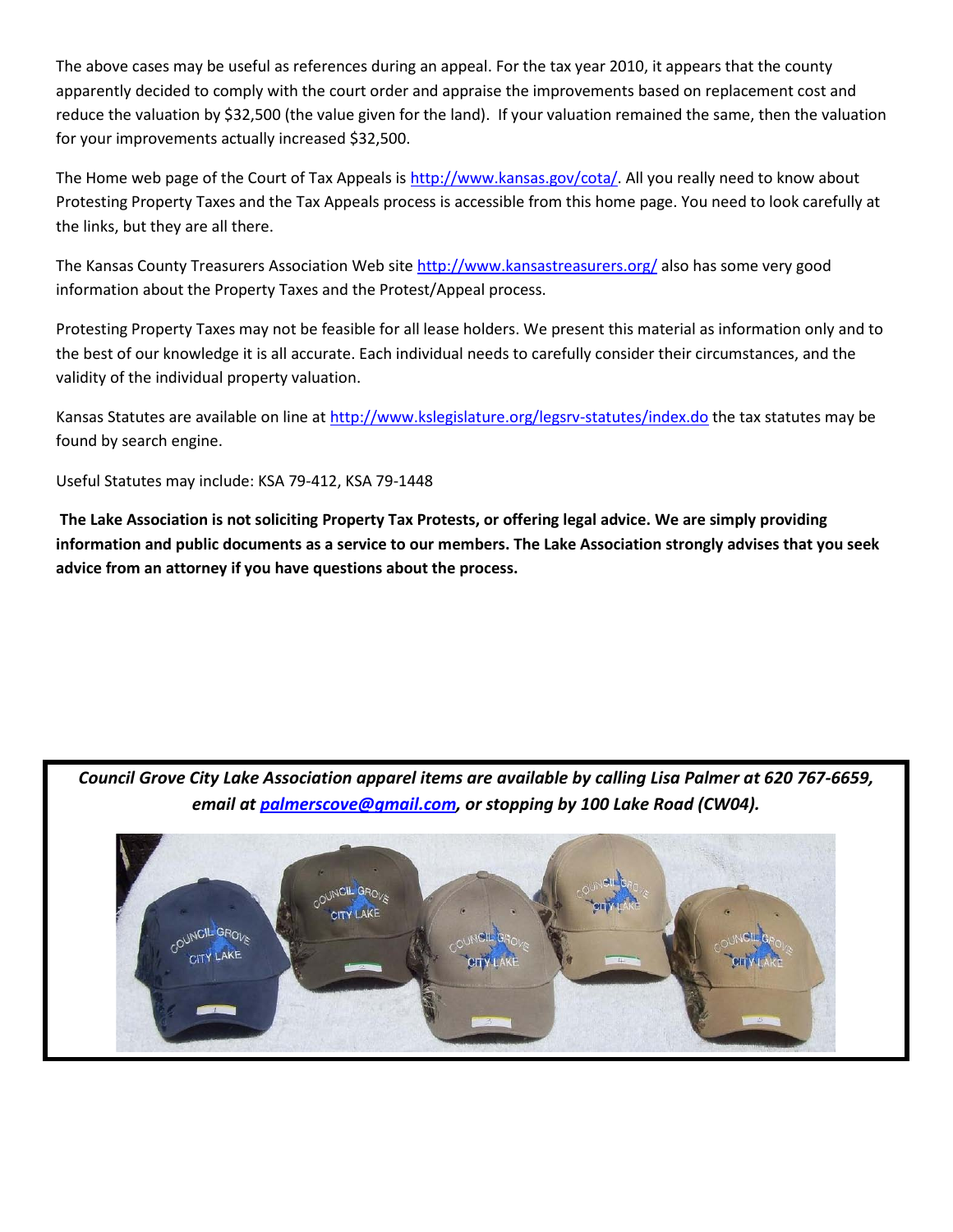*WINTER IS COMING!* **Below are some helpful tips for winterizing your boats and cabins.**

#### **HOW TO WINTERIZE YOUR BOAT**

**There are several websites with instructions for winterizing your boat. The following is just one of them. Use your search engine to find others.** <http://www.popularmechanics.com/outdoors/recreation/boating/1276866>

#### **HOW TO WINTERIZE YOUR CABIN**

**There are several websites with instructions for winterizing your cabin. Following is one site. Again, use your own search engine to find others.**

<http://blog.skibear.com/?p=402>

Do not assume that your furnace will heat the house enough to prevent water from freezing. We have previously experienced a loss of gas pressure at the lake and some pipes froze.

### ZEBRA MUSSELS REMINDER